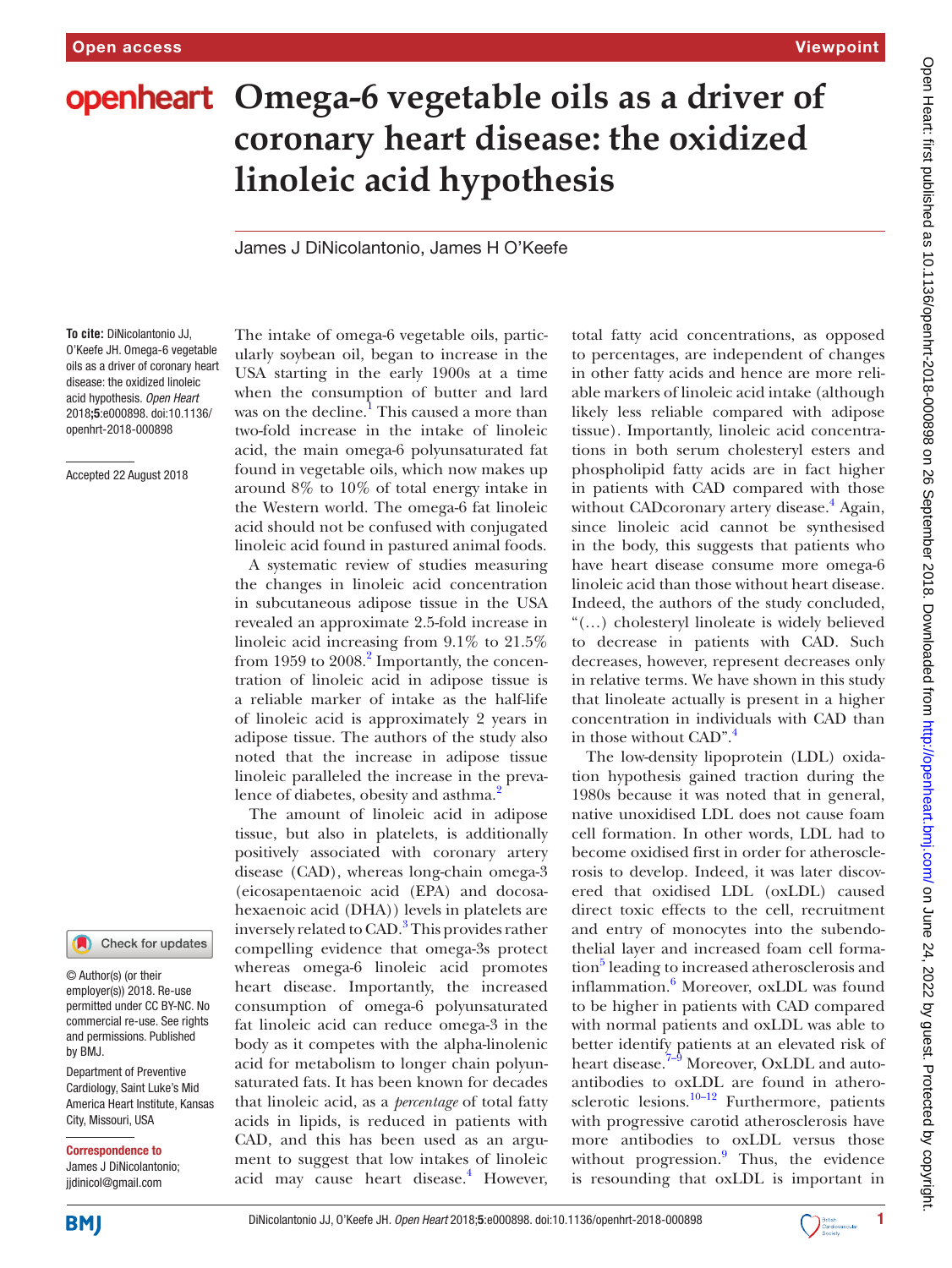the formation of atherosclerosis. A caveat to the oxLDL hypothesis of heart disease is that oxLDL can increase on atherosclerotic plaque regression and hence an increase in oxLDL does not always suggest an increased cardiovascular risk.<sup>6</sup>

However, the oxLDL hypothesis of coronary heart disease does not get at the root cause, that is, what causes LDL to become oxidised in the first place? It was later discovered that the oxidation of LDL was initiated by the oxidation of linoleic acid contained within the LDL particles[.13](#page-4-9) Indeed, linoleic acid is the most common oxidised fatty acid in LDL.<sup>14</sup> Once linoleic acid becomes oxidised in LDL, aldehydes and ketones covalently bind apoB, creating LDL that is no longer recognised by the LDL receptors in the liver but is now recognised by scavenger receptors on macrophages leading to the classic foam cell formation and atherosclerosis.<sup>13 15 16</sup> Hence, the amount of linoleic acid contained in LDL can be seen as the true 'culprit' that initiates the process of oxLDL formation as it is the linoleic acid that is highly susceptible to oxidation. Additionally, an increase in the intake of linoleic acid intake increases the linoleic acid content of very-lowdensity lipoprotein (VLDL) and high-density lipoprotein (HDL) increasing their susceptibility to oxidise, which further increases the risk of cardiovascular disease. $17-19$ Thus, expanding on the oxLDL theory of heart disease, a more comprehensive theory, the 'oxidised linoleic acid theory of coronary heart disease', is as follows: dietary linoleic acid, especially when consumed from refined omega-6 vegetable oils, gets incorporated into all blood lipoproteins (such as LDL, VLDL and HDL) increasing the susceptibility of all lipoproteins to oxidise and hence increases cardiovascular risk.<sup>20</sup>

However, oxidised cholesterol was also considered a culprit as it was contained in atherosclerotic plaque, which led to the demonisation of dietary cholesterol as a cause of coronary heart disease (CHD). However, cholesterol bound to saturated fat does not readily oxidise; this is not the case with linoleic acid. $21$  Moreover, lipids from human atherosclerotic plaques have been found to contain oxidised cholesteryl linoleate (cholesterol esters containing linoleic acid). $21-24$  Moreover, the severity of atherosclerosis is noted to increase with increasing oxidised cholesteryl linoleate.<sup>[21 25](#page-4-13)</sup> In other words, cholesterol was protected from oxidation if bound to saturated fat but susceptible to oxidation when bound to linoleic acid. Again, this suggests is that eating more linoleic acid increases the oxidation of cholesterol within LDL particles further increasing atherosclerosis formation and the risk of coronary heart disease. Indeed, healthier regions of aortas have been found to have less oxidised cholesteryl linoleate (5.8%–9.5%) compared with atherosclerotic regions  $(12.4\% - 21\%)$ .<sup>21</sup>

The most prevalent fatty acid contained in LDL is linoleic acid[.14](#page-4-10) On LDL oxidation, linoleic acid is converted to hydroperoxides, which can then be converted to hydroxy acids, such as 9-HODE (9-hydroxy-10,12-octadecadienoic acid). 9-HODE is extremely prevalent in oxidised LDL

Open Heart first published as 10.1136/openhrt-2018-000898 on 26 September 2018. Downloaded from http://openheart.bmj.com/ on June 24, 2022 by guest. Protected by copyright. Open Heart: first published as 10.1136/openhrt-2018-001898 on 26 September 2018. Downloaded from <http://openheart.bmj.com/> on June 24, 2022 by guest. Protected by copyright.

and is a good indicator of lipid peroxidation. In fact, 9-HODE is 20 times higher in young patients with atherosclerosis compared with healthy volunteers and 30-fold to 100-fold greater in patients with atherosclerosis aged 69 to 94 compared with young healthy individuals. $^{14}$  $^{14}$  $^{14}$ 9-HODE levels may be a novel way to determine someone's cardiovascular risk and further studies should be performed to test if 9-HODE could be a good risk factor for coronary heart disease, particularly in those over the age of 50.

In 1952, Glavlind and colleagues published a paper showing that aortic lipid peroxides positively correlated with atherosclerosis.<sup>25</sup> These findings were confirmed in 1970 by Brooks *et al* who found large amounts of 9-HODE and 13-hydroxy-9,11-octadecadienoic acid (13-HODE) derived from linoleic acid hydroperoxides in aortic plaques.[22](#page-4-15) In 1991, Wang and Powell found increased amounts of 9-HODE and 13-HODE in the aortas and LDL of atherosclerotic rabbits. $26$  That same year, Belkner and colleagues found oxygenated cholesterol esters (cholesteryl linoleate) in atherosclerotic plaques of human aortas, the degree of which correlates with the stage of atherosclerosis. $21$  To sum up, the increase in linoleic acid hydroperoxides in atherosclerotic plaques coincide with a greater severity of atherosclerosis versus normal regions. In other words, the more oxidised linoleic acid you have in atherosclerotic plaque, the worse the severity of CAD.

In 1987, Halliwell and Grootveld found that many diseases were hallmarked by an increase in lipid peroxidation products.[27](#page-4-17) Malondialdehyde, an oxidation product of both linoleic acid and arachidonic acid, is generally used as an indicator of lipid peroxidation as it is easier to determine compared with lipid hydroperoxides. Malondialdehyde reacts with thiobarbituric acid and forms a coloured substance of which the fluorescent intensity of the addition product can be measured. And numerous studies have found increased lipid peroxidation products, measured via thiobarbituric acid reactive substances, in patients with atherosclerosis.<sup>14</sup>

In 1984, both Steinbrecher *et al* and Morel *et al* discovered that endothelial cells can oxidise LDL and that this process involves lipid peroxidation.<sup>28</sup> <sup>29</sup> Oxidised LDL was found to be atherogenic and toxic to endothelial cells. In 1990, Miyazawa *et al* confirmed elevated levels of hydroperoxides from linoleic acid in human  $LDL<sup>30</sup>$  $LDL<sup>30</sup>$  $LDL<sup>30</sup>$ which was also elevated in human plasma.<sup>31</sup> 32 Later in 1992, it was discovered by Weisser *et al* that patients with atherosclerosis have more oxidised LDL versus healthy patients. Thus, numerous lines of evidence implicate the oxidation of linoleic acid as a major cause for increased oxidised LDL and hence an increased risk for coronary heart disease.

Chylomicrons and VLDL can both be acted on by lipoprotein lipase at the endothelium causing the release of harmful products such as linoleic acid free fatty acids and oxidised lipids from linoleic acid (such as 13-HODE). These oxidised linoleic acid metabolites can then induce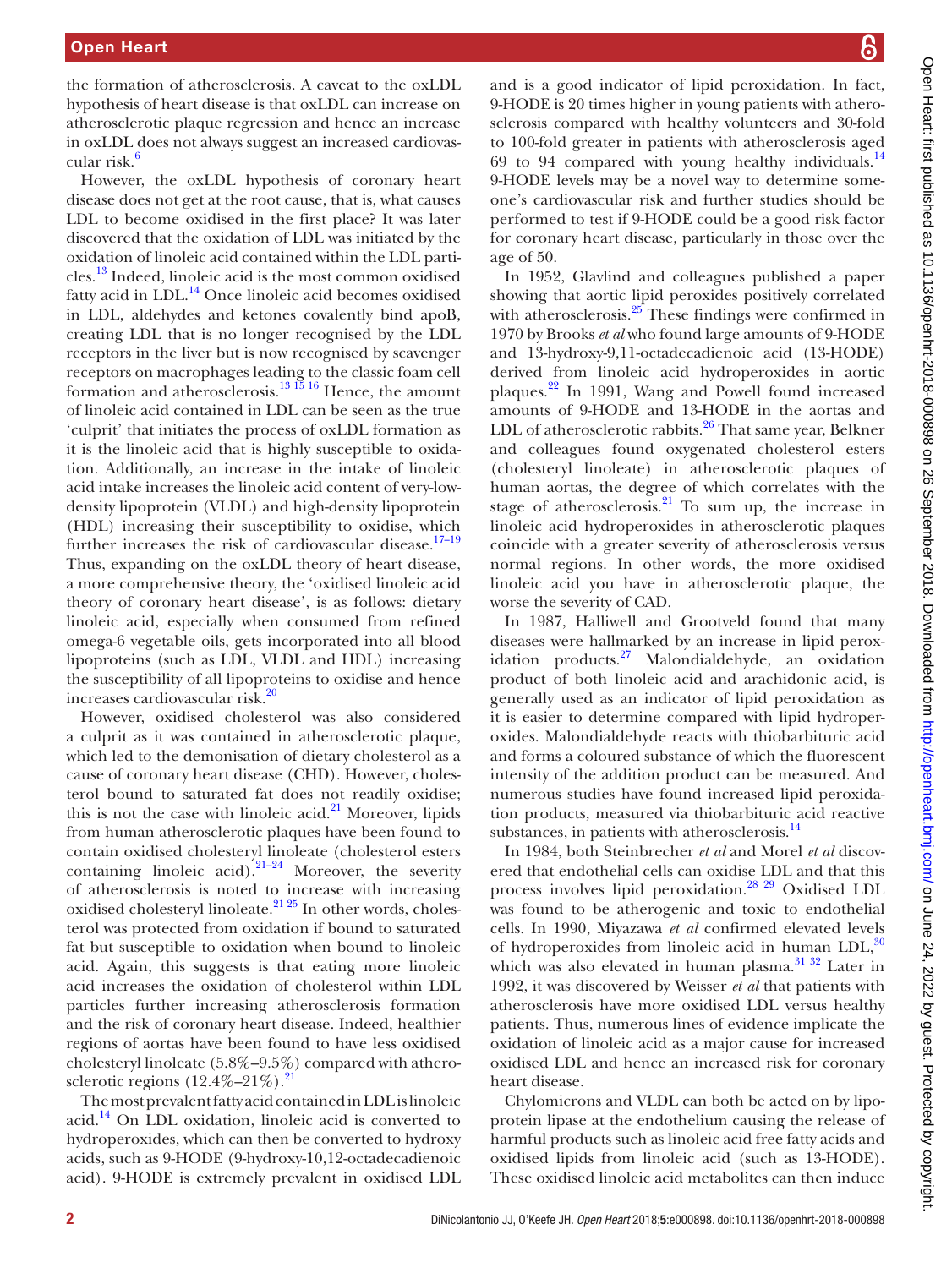direct toxic effects to the endothelium such as inflammation, reactive oxygen species and adhesion molecules causing endothelial activation and permeability and a greater number of lipoproteins entering into the subendothelium leading to atherosclerosis.<sup>[33 34](#page-5-4)</sup> Indeed, exposure of the endothelium to linoleic acid has been found to increase LDL transfer across the endothelium, which is considered an essential step in the atherosclerosis process.[35](#page-5-5) This provides a novel mechanism for why marine omega-3s (EPA/DHA) may be cardioprotective considering their ability to dramatically lower triglycerides and triglyceride-rich lipoproteins such as VLDL and intermediate-density lipoprotein. Thus, marine omega-3s likely reduce the number of these lipoproteins that are acted on by endothelial lipoprotein lipase, reducing the release of harmful oxidised linoleic acid metabolites and at the same time reduce the number of these lipoproteins penetrating into the subendothelium. [Box](#page-2-0) 1 provides a summary of the evidence implicating omega-6-rich vegetable oils as a causative factor in atherosclerosis and coronary heart disease.

#### Clinical studies

### Linoleic acid increases cardiovascular events versus alphalinolenic acid in a 2-year clinical study

The MARGARIN study (Mediterranean Alpha linolenic enRiched Groningen dietARy Intervention study) was a randomised double-blind placebo-controlled trial tested an alpha-linolenic acid (ALA)–enriched margarine (fatty acid composition 46% LA, 15% ALA) versus a linoleic acid (LA)–enriched margarine (58% LA, 0.3% ALA) for 2 years in 103 moderately hypercholesterolaemic men and women (55 years old). Average ALA intakes were 5.9  $g/day (2.3\% energy)$  and  $1.0 g/day (0.4\% energy)$  in the ALA and LA groups, respectively. Compared with 0.3% ALA margarine (ie, the LA-enriched margarine), the 15% ALA margarine significantly lowered inflammation (C reactive protein (CRP), net difference after 1 year=−0.53 mg/L and after 2 years=−0.56 mg/L ( $p<0.05$ )) despite being given on top of a LA-rich diet. CRP was reduced after 1 year (−0.10 mg/L) but no change after 2 years in the ALA group, whereas CRP rose in the LA group (+0.2 and +0.3 mg/L, respectively). Since CRP has been independently associated with increased CV risk, this study suggests that ALA may reduce whereas LA may increase the risk of CVD.<sup>[36](#page-5-11)</sup> Moreover, the ALA group also had a lower plasma fibrinogen level after 1 year when using the complete MARGARIN study population (−0.18 g/L; −0.31, –0.04). Fibrinogen increased in the LA group during the 104 weeks of follow-up  $(0.53 \text{ g/L} \text{ vs } 0.32 \text{ (p=0.01)})$ . This further suggests that LA increases whereas ALA decreases the risk of thrombosis and cardiovascular events as just a 0.18 g/L lower plasma fibrinogen level is associated with an  $11\%$  reduced risk of ischaemic heart disease.<sup>37</sup> The group provided the LA-enriched margarine had a significantly improved total cholesterol (TC):HDL ratio versus the ALA-enriched margarine, despite the fact

## **Box 1** Evidence implicating omega-6-rich vegetable oils as a causative factor in atherosclerosis and coronary heart disease

- <span id="page-2-0"></span>1. Greater amounts of linoleic acid oxidation products are found in LDL and plasma of patients with atherosclerosis. $14$
- 2. Greater amounts of linoleic acid oxidation products are found within atherosclerotic plaques and the degree of oxidation deter-mines the severity of atherosclerosis.<sup>[22](#page-4-15)</sup>
- 3. A diet higher in oleic acid or lower in linoleic acid decreases LDL susceptibility to oxidation.<sup>[14](#page-4-10)</sup>
- 4. Endothelial cells oxidise LDL forming linoleic acid hydroperoxides.<sup>[14](#page-4-10)</sup>
- 5. Linoleic acid is the most abundant fatty acid in LDL and is extremely vulnerable to oxidation being one of the very first fatty acids to oxidise.<sup>[14](#page-4-10)</sup>
- 6. A meta-analysis of randomised controlled trials in humans found that when saturated fat plus trans-fat is replaced with omega-6 fat (high in linoleic acid), there is an increase in all-cause mortality, ischaemic heart disease mortality and cardiovascular mortality.<sup>[41](#page-5-0)</sup>
- 7. The oxidation of linoleic acid in LDL leads to conjugated dienes (malondialdehyde and 4-hydroxynonenal), which covalently bind to apoB altering its structure creating oxidised LDL. oxLDL is no longer recognised by the LDL receptors on the liver but by scavenger receptors on macrophages causing monocyte infiltration into the subendothelium, foam cell formation and eventual atherosclerosis.<sup>[14](#page-4-10)</sup>
- 8. Oxidation products of linoleic acid (including 9-HODE and 13- HODE) are found in infarcted tissue.<sup>[44](#page-5-1)</sup>
- 9. Ultrasound of the carotid arteries in healthy patients who have high 9-HODE in LDL have signs of atherosclerosis.<sup>[14](#page-4-10)</sup>
- 10. The increase in 9-HODE begins between 40 and 50 years old prior to the clinical manifestation of atherosclerosis.<sup>[14](#page-4-10)</sup>
- 11. 9-HODE is a good indicator of oxLDL, especially if other causes of inflammation are excluded. An increased oxidised LDL, and hence levels of 9-HODE and 13-HODE in LDL, found in patients with rheumatoid arthritis may explain why they have an increased risk of heart disease.<sup>[45](#page-5-2)</sup>
- 12. 9-HODE and 13-HODE stimulate the release of interleukin 1B from macrophages.<sup>45</sup>
- 13. The linoleic acid metabolite 9-HODE is a strong promoter of inflammation $45$  and hence may be both a marker and inducer of atherosclerosis.
- 14. Susceptibility of LDL to oxidation correlates independently with the extent of atherosclerosis.<sup>[46](#page-5-3)</sup>
- 15. 15) Linoleic acid free fatty acids and hydroxy acids (such as 13- HODE) can induce direct toxic effects to the endothelium causing an increase inflammation, reactive oxygen species and adhesion molecules.<sup>33</sup> 34
- 16. Exposure of the endothelium to linoleic acid has been found to increase LDL transfer across the endothelium, an essential step in the atherosclerosis process.<sup>[35](#page-5-5)</sup>
- 17. Oxidised linoleic acid metabolites (OXLAMs) are recognised by immune cells and can recruit monocytes/neutrophils to atherosclerotic lesions.<sup>47</sup> OXLAMs are considered a danger signal activating innate immune cells, which are involved in atherosclerosis formation.<sup>48</sup><sup>49</sup>
- 18. Linoleic acid is the most abundant fat found in atherosclerotic plaques, and this has been known since at least the 1960s.<sup>[50](#page-5-8)</sup>
- 19. Oxidised linoleic acid but not oxidised oleic acid is found in ather-osclerotic plaques.<sup>[51](#page-5-9)</sup>
- 20. Consuming more linoleic acid increases the amount of linoleic acid in complicated aortic plaques.<sup>52</sup>

Continued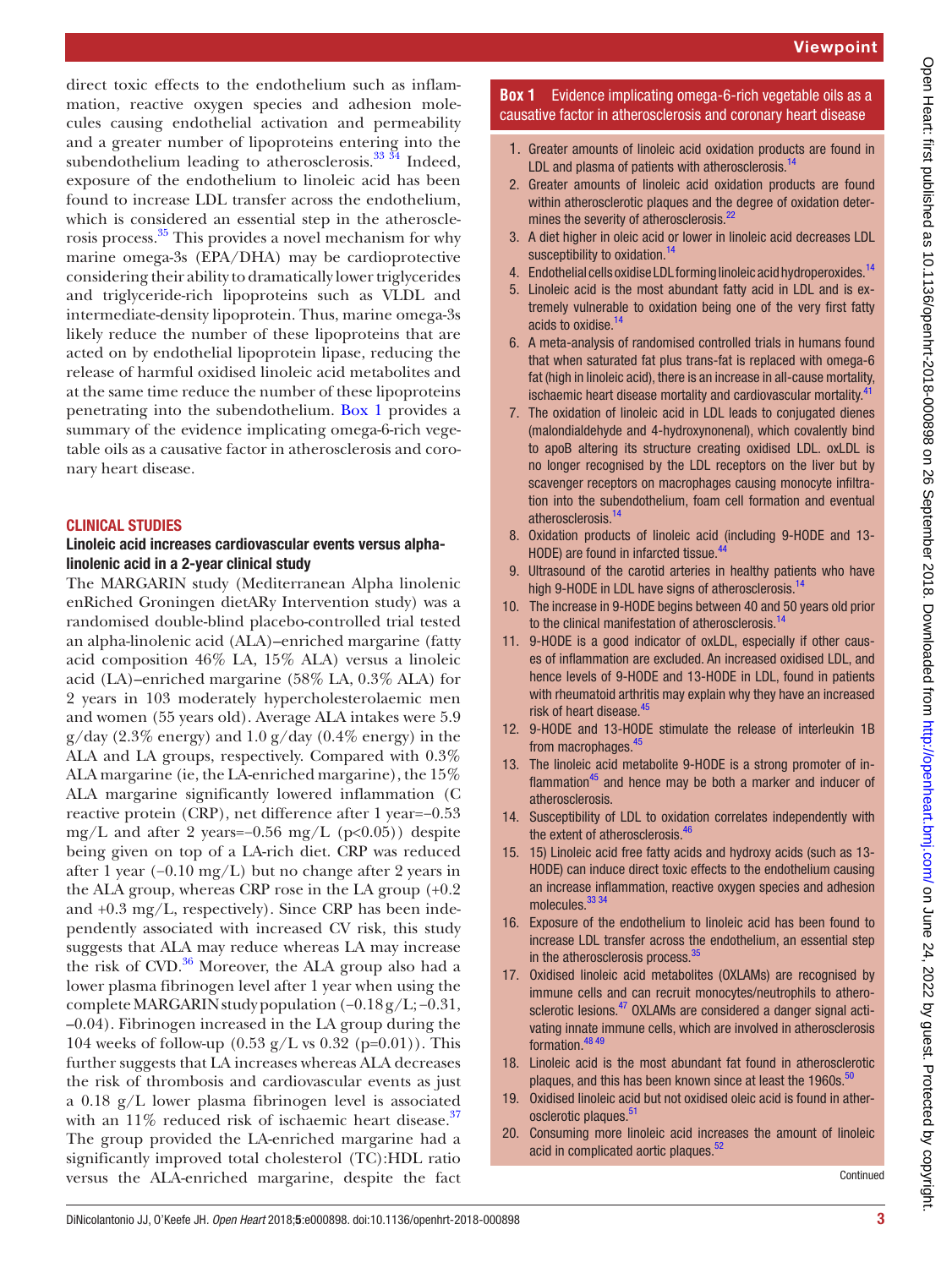### **Box 1** Continued

- 21. Linoleic acid in adipose tissue and platelets positively associates with CAD, whereas EPA and DHA in platelets are inversely correlated with CAD.<sup>3</sup>
- 22. Linoleic acid serum *concentrations* (as opposed to *per cent* of fatty acids) are higher in patients with CAD.<sup>4</sup>
- 23. Using the fat-1 transgenic mouse model, which converts omega-6 to omega-3 creating an omega-6:omega-3 ratio of around 1:1 in tissues and organs, reduces atherosclerotic lesions by in-hibiting systemic and vascular inflammation.<sup>[53](#page-5-13)</sup>
- 24. Mice fed fish oil (high in omega-3) as compared with corn oil (high in omega-6) have a significant reduction in atherosclerotic plaque formation possibly due to an increase in antioxidant enzyme activity.<sup>54</sup>
- 25. There is more thin fibrous cap atheroma, less thick fibrous cap atheroma, less stable plaque and a greater percentage of plaque rupture in patients given sunflower oil (high in omega-6) versus control.<sup>55</sup>
- 26. An excess dietary intake of linoleic acid causes greater endothelial activation compared with an excess of saturated fat. $56$  Linoleic acid can activate vascular endothelial cells, a critical step for inducing atherosclerosis.<sup>57</sup> 58
- 27. Linoleic acid is inflammatory to the vascular endothelium.<sup>59</sup>
- 28. Linoleic acid metabolites promote cardiac arrhythmias, cell death, organ failure and cardiac arrest.<sup>[60](#page-5-19)</sup>
- 29. Patients who have died from sudden cardiac death have more linoleic acid and less omega-3 polyunsaturated fats in their coronary arteries versus control patients who died mostly from traffic accidents.<sup>61</sup> [Box 2](#page-4-21) summarises the opposing views for  $(1)$  why linoleic acid may reduce CHD and (2) why linoleic acid may increase the risk of CHD.

there was an increase in cardiovascular events/deaths in those assigned to the LA-enriched margarine. Indeed, the number of strokes, myocardial infarctions and cardiovascular deaths was seven in patients given the LA-enriched margarine group versus only one in those given the ALA-enriched margarine. Thus, the intake of 6 g of ALA per day may be cardioprotective, whereas the intake of linoleic acid may increase the risk of cardiovascular disease.

A study by Mozaffarian and colleagues found that postmenopausal women with a higher saturated fat intake had less coronary atherosclerosis progression (when measured as per cent stenosis as well as minimal coronary artery diameter),<sup>38</sup> whereas polyunsaturated fatty acid (PUFA) intake was associated with worsening (a decline) in the diameter of the coronary artery. For each 5% increase in energy intake from PUFA, there was a 0.17 mm greater decline in minimal coronary artery diameter and a 5.8% greater progression in mean percentage stenosis. The intake of PUFA was also associated with greater atherosclerosis progression when replacing saturated fat (p=0.02). Moreover, a greater intake of saturated fat was not associated with adverse cardiovascular outcomes (myocardial infarction (MI) or CHD death or unstable angina). In summary, the consumption of omega-6 PUFA is associated with coronary atherosclerosis progression,

whereas the intake of saturated fat is associated with less plaque progression.<sup>38</sup> This is in stark contrast to marine omega-3, where modest fish intake is associated with less coronary atherosclerosis progression in postmenopausal women. [39](#page-5-22)

The Anti-Coronary Club trial found that more people died overall and due to heart disease when saturated fat was replaced with polyunsaturated fat.<sup>40</sup> Recovered data from the Sydney Diet Heart Study also found that replacement of dietary saturated fats with omega-6 linoleic acid (from safflower oil and margarine) increased all-cause mortality, cardiovascular mortality and CHD mortality.[41](#page-5-0) Finally, recovered data from the Minnesota Coronary Experiment indicated that replacing saturated fat with omega-6 linoleic acid (from corn oil and margarine) significantly lowered serum cholesterol but did not reduce mortality and may have increased the risk of death in older adults.<sup>42</sup> In fact, for each 30 mg/dL reduction in serum cholesterol, there was a 22% higher risk of death. More troubling was a significantly greater incidence of at least one MI confirmed by autopsy in the omega-6 intervention. The overall clinical trial evidence suggests no benefit of replacing saturated fat with omega-6 polyunsaturated fat and even possible harm.

Summarising the clinical studies, Ramsden and colleagues performed a meta-analysis of randomised controlled trials comparing mixed omega-3/omega-6 PUFA to omega-6–specific PUFA compared with a combination of saturated fat and trans-fat. Both omega-3 and omega-6 were specifically increased in four data sets. When saturated fat plus trans-fat was replaced by omega-3 and omega-6, there was a significant 22% reduction in non-fatal MI plus CHD death, whereas the trials that specifically increased omega-6 caused a 13% non-significant increase. The risk of non-fatal MI plus CHD death was significantly increased in trials of increased omega-6 intake compared with trials of mixed omega-3/ omega-6 PUFA (p=0.02). All-cause mortality also tended to be higher in trials of omega-6 versus saturated fat plus trans-fat (+16%). The authors concluded, "Advice to specifically increase n-6 PUFA intake, based on mixed n-3/n-6 RCT data, is unlikely to provide the intended benefits, and may actually increase the risks of CHD and death"[43](#page-5-25) In an updated meta-analysis published in 2013, replacing saturated fat plus trans-fat with omega-6 PUFA was found to increase all-cause mortality as well as deaths from CHD and deaths from cardiovascular disease.<sup>41</sup>

#### **SUMMARY**

The consumption of the omega-6 polyunsaturated fat linoleic acid has dramatically increased in the western world primarily in the form of vegetable oils. OxLDL is thought to play an important role in atherosclerosis formation; however, it is the oxidised linoleic acid contained in LDL that leads to harmful OXLAMs, which induces atherosclerosis and CHD. Thus, reducing the amount of dietary linoleic acid, mainly from industrial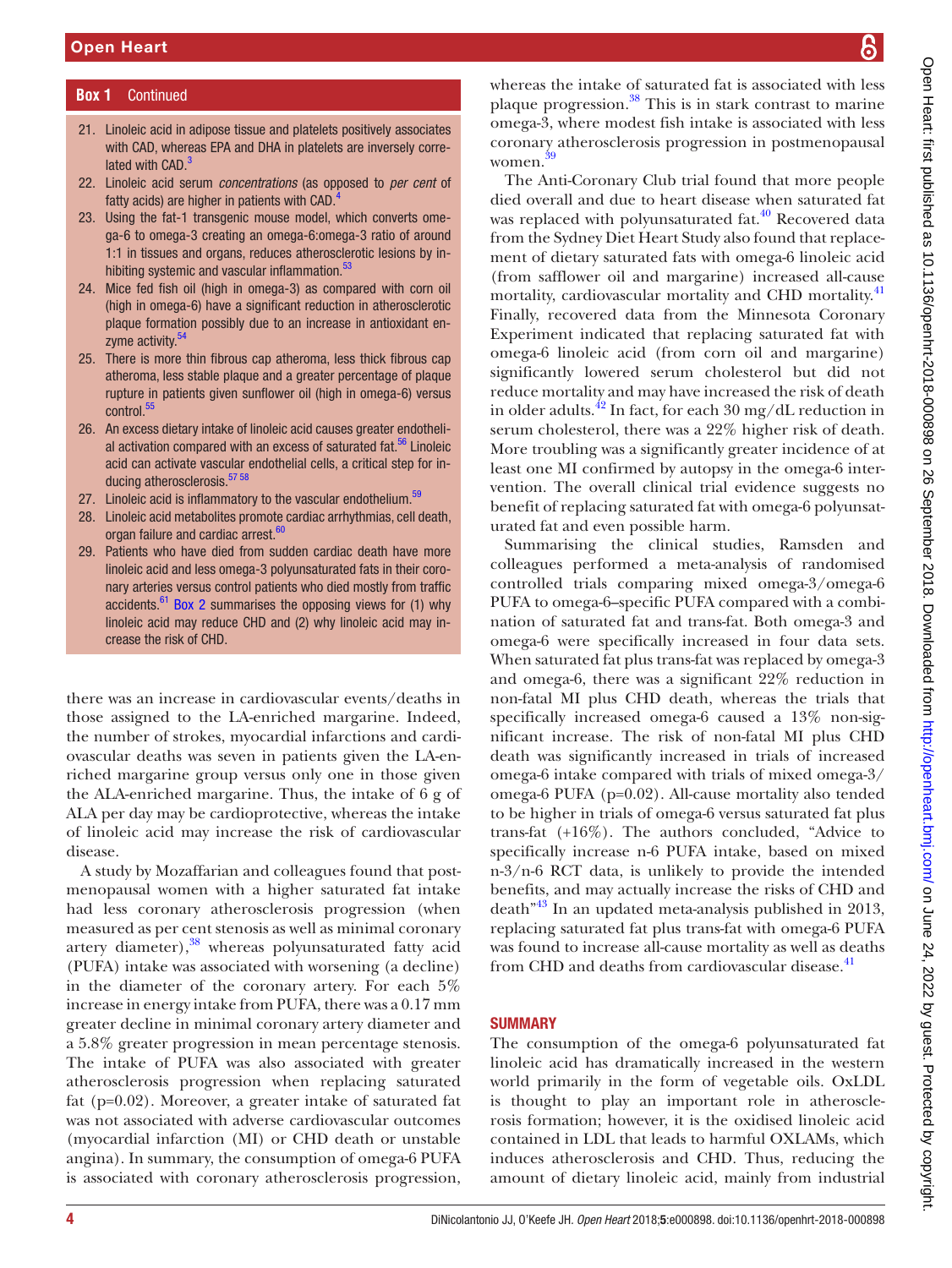## Viewpoint

#### **Box 2** Opposing views around linoleic acid and the risk of coronary heart disease (CHD)

<span id="page-4-21"></span>Arguments for why linoleic acid *reduces* the risk of CHD

- ► Reduces TC and LDL.<sup>62</sup>
- Arguments for why linoleic acid *increases* the risk of CHD
- $\blacktriangleright$  Increases susceptibility of LDL and other lipoproteins to oxidation.<sup>[63](#page-5-27)</sup>
- ► Increases small-dense LDL.[64](#page-5-28)
- $\blacktriangleright$  Reduces in HDL.<sup>62 65</sup>
- Increases TGs.<sup>[66](#page-5-29)</sup>

vegetable/seed oils, will reduce the amount of linoleic acid in LDL and likely reduce oxLDL as well as the risk for CHDcoronary heart disease.

In summary, numerous lines of evidence show that the omega-6 polyunsaturated fat linoleic acid promotes oxidative stress, oxidised LDL, chronic low-grade inflammation and atherosclerosis, and is likely a major dietary culprit for causing CHD, especially when consumed in the form of industrial seed oils commonly referred to as 'vegetable oils'.

Contributors JJDN performed the literature search and wrote the initial manuscript. JHO reviewed and edited the final manuscript.

Funding The authors have not declared a specific grant for this research from any funding agency in the public, commercial or not-for-profit sectors.

Competing interests JD is the author of The Salt Fix and Superfuel and operates the website thesaltfix.com. JHO has an ownership interest in CardioTabs, a nutraceutical company.

Patient consent Not required.

Provenance and peer review Not commissioned; externally peer reviewed.

**Open access** This is an open access article distributed in accordance with the Creative Commons Attribution Non Commercial (CC BY-NC 4.0) license, which permits others to distribute, remix, adapt, build upon this work non-commercially, and license their derivative works on different terms, provided the original work is properly cited, appropriate credit is given, any changes made indicated, and the use is non-commercial. See: <http://creativecommons.org/licenses/by-nc/4.0/>

Correction notice This article has been corrected since it published Online First. The second sentence in the introductory page should read as 'This caused a more than two-fold increase in the intake of linoleic acid...'

#### **References**

- <span id="page-4-0"></span>1. Rizek RL, Friend B, Page L. Fat in todays food supply—level of use and sources. *[J Am Oil Chem Soc](http://dx.doi.org/10.1007/BF02642629)* 1974;51:244–50.
- <span id="page-4-1"></span>2. Guyenet SJ, Carlson SE. Increase in adipose tissue linoleic acid of US adults in the last half century. *[Adv Nutr](http://dx.doi.org/10.3945/an.115.009944)* 2015;6:660–4.
- <span id="page-4-2"></span>3. Hodgson JM, Wahlqvist ML, Boxall JA, *et al*. Can linoleic acid contribute to coronary artery disease? *[Am J Clin Nutr](http://dx.doi.org/10.1093/ajcn/58.2.228)* 1993;58:228–34.
- <span id="page-4-3"></span>4. Schwertner HA, Mosser EL. Comparison of lipid fatty acids on a concentration basis vs weight percentage basis in patients with and without coronary artery disease or diabetes. *[Clin Chem](http://www.ncbi.nlm.nih.gov/pubmed/8472362)* 1993;39:659–63.
- <span id="page-4-4"></span>5. Gumbiner B, Low CC, Reaven PD. Effects of a monounsaturated fatty acid-enriched hypocaloric diet on cardiovascular risk factors in obese patients with type 2 diabetes. *[Diabetes Care](http://dx.doi.org/10.2337/diacare.21.1.9)* 1998;21:9–15.
- <span id="page-4-5"></span>6. Silaste ML, Rantala M, Alfthan G, *et al*. Changes in dietary fat intake alter plasma levels of oxidized low-density lipoprotein and lipoprotein(a). *[Arterioscler Thromb Vasc Biol](http://dx.doi.org/10.1161/01.ATV.0000118012.64932.f4)* 2004;24:498–503.
- <span id="page-4-6"></span>7. Holvoet P, Vanhaecke J, Janssens S, *et al*. Oxidized LDL and malondialdehyde-modified LDL in patients with acute coronary syndromes and stable coronary artery disease. *[Circulation](http://dx.doi.org/10.1161/01.CIR.98.15.1487)* 1998;98:1487–94.
- 8. Holvoet P, Stassen JM, Van Cleemput J, *et al*. Oxidized low density lipoproteins in patients with transplant-associated coronary artery disease. *[Arterioscler Thromb Vasc Biol](http://dx.doi.org/10.1161/01.ATV.18.1.100)* 1998;18:100–7.
- <span id="page-4-8"></span>9. Salonen JT, Ylä-Herttuala S, Yamamoto R, *et al*. Autoantibody against oxidised LDL and progression of carotid atherosclerosis. *[Lancet](http://dx.doi.org/10.1016/0140-6736(92)90926-T)* 1992;339:883–7.
- <span id="page-4-7"></span>10. Ylä-Herttuala S, Palinski W, Rosenfeld ME, *et al*. Evidence for the presence of oxidatively modified low density lipoprotein in atherosclerotic lesions of rabbit and man. *[J Clin Invest](http://dx.doi.org/10.1172/JCI114271)* 1989;84:1086–95.
- 11. Palinski W, Ylä-Herttuala S, Rosenfeld ME, *et al*. Antisera and monoclonal antibodies specific for epitopes generated during oxidative modification of low density lipoprotein. *[Arteriosclerosis](http://dx.doi.org/10.1161/01.ATV.10.3.325)* 1990;10:325–35.
- 12. Palinski W, Ord VA, Plump AS, *et al*. ApoE-deficient mice are a model of lipoprotein oxidation in atherogenesis. Demonstration of oxidation-specific epitopes in lesions and high titers of autoantibodies to malondialdehyde-lysine in serum. *[Arterioscler](http://dx.doi.org/10.1161/01.ATV.14.4.605)  [Thromb](http://dx.doi.org/10.1161/01.ATV.14.4.605)* 1994;14:605–16.
- <span id="page-4-9"></span>13. Parthasarathy S, Litvinov D, Selvarajan K, *et al*. Lipid peroxidation and decomposition—conflicting roles in plaque vulnerability and stability. *[Biochim Biophys Acta](http://dx.doi.org/10.1016/j.bbalip.2008.03.002)* 2008;1781:221–31.
- <span id="page-4-10"></span>14. Jira W, Spiteller G, Carson W, *et al*. Strong increase in hydroxy fatty acids derived from linoleic acid in human low density lipoproteins of atherosclerotic patients. *[Chem Phys Lipids](http://dx.doi.org/10.1016/S0009-3084(97)00095-9)* 1998;91:1–11.
- 15. Haberland ME, Olch CL, Folgelman AM. Role of lysines in mediating interaction of modified low density lipoproteins with the scavenger receptor of human monocyte macrophages. *[J Biol Chem](http://www.ncbi.nlm.nih.gov/pubmed/6088540)* 1984;259:11305–11.
- 16. Haberland ME, Fogelman AM, Edwards PA. Specificity of receptormediated recognition of malondialdehyde-modified low density lipoproteins. *[Proc Natl Acad Sci U S A](http://dx.doi.org/10.1073/pnas.79.6.1712)* 1982;79:1712–6.
- <span id="page-4-11"></span>17. Young IS, McFarlane C, McEneny J. Oxidative modification of triacylglycerol-rich lipoproteins. *[Biochem Soc Trans](http://dx.doi.org/10.1042/bst0311062)* 2003;31(Pt 5):1062–5.
- 18. Francis GA. High density lipoprotein oxidation: in vitro susceptibility and potential in vivo consequences. *[Biochim Biophys Acta](http://dx.doi.org/10.1016/S1388-1981(99)00181-X)* 2000;1483:217–35.
- 19. Shao B, Oda MN, Vaisar T, *et al*. Pathways for oxidation of highdensity lipoprotein in human cardiovascular disease. *[Curr Opin Mol](http://www.ncbi.nlm.nih.gov/pubmed/16774039)  [Ther](http://www.ncbi.nlm.nih.gov/pubmed/16774039)* 2006;8:198–205.
- <span id="page-4-12"></span>20. Reaven P, Parthasarathy S, Grasse BJ, *et al*. Effects of oleaterich and linoleate-rich diets on the susceptibility of low density lipoprotein to oxidative modification in mildly hypercholesterolemic subjects. *[J Clin Invest](http://dx.doi.org/10.1172/JCI116247)* 1993;91:668–76.
- <span id="page-4-13"></span>21. Belkner J, Wiesner R, Kühn H, *et al*. The oxygenation of cholesterol esters by the reticulocyte lipoxygenase. *[FEBS Lett](http://dx.doi.org/10.1016/0014-5793(91)80263-3)* 1991;279:110–4.
- <span id="page-4-15"></span>22. Brooks CJ, Harland WA, Steel G, *et al*. Lipids of human atheroma: isolation of hydroxyoctade cadienoic acids from advanced aortal lesions. *[Biochim Biophys Acta](http://dx.doi.org/10.1016/0005-2760(70)90131-1)* 1970;202:563–6.
- 23. Harland WA, Gilbert JD, Steel G, *et al*. Lipids of human atheroma. 5. The occurrence of a new group of polar sterol esters in various stages of human atherosclerosis. *[Atherosclerosis](http://dx.doi.org/10.1016/0021-9150(71)90026-8)* 1971;13:239–46.
- 24. Brooks CJ, Steel G, Gilbert JD, *et al*. Lipids of human atheroma. 4. Characterisation of a new group of polar sterol esters from human atherosclerotic plaques. *[Atherosclerosis](http://dx.doi.org/10.1016/0021-9150(71)90025-6)* 1971;13:223–37.
- <span id="page-4-14"></span>25. Glavind J, Hartmann S, Clemmesen J, *et al*. Studies on the role of lipoperoxides in human pathology. II. The presence of peroxidized lipids in the atherosclerotic aorta. *[Acta Pathol Microbiol Scand](http://www.ncbi.nlm.nih.gov/pubmed/14933036)* 1952;30:1–6.
- <span id="page-4-16"></span>26. Wang T, Powell WS. Increased levels of monohydroxy metabolites of arachidonic acid and linoleic acid in LDL and aorta from atherosclerotic rabbits. *[Biochim Biophys Acta](http://dx.doi.org/10.1016/0005-2760(91)90211-Y)* 1991;1084:129–38.
- <span id="page-4-17"></span>27. Halliwell B, Grootveld M. The measurement of free radical reactions in humans. Some thoughts for future experimentation. *[FEBS Lett](http://www.ncbi.nlm.nih.gov/pubmed/3030811)* 1987;213:9–14.
- <span id="page-4-18"></span>28. Steinbrecher UP, Parthasarathy S, Leake DS, *et al*. Modification of low density lipoprotein by endothelial cells involves lipid peroxidation and degradation of low density lipoprotein phospholipids. *[Proc Natl](http://dx.doi.org/10.1073/pnas.81.12.3883)  [Acad Sci U S A](http://dx.doi.org/10.1073/pnas.81.12.3883)* 1984;81:3883–7.
- 29. Morel DW, DiCorleto PE, Chisolm GM. Endothelial and smooth muscle cells alter low density lipoprotein in vitro by free radical oxidation. *[Arteriosclerosis](http://dx.doi.org/10.1161/01.ATV.4.4.357)* 1984;4:357–64.
- <span id="page-4-19"></span>30. Miyazawa T, Fujimoto K, Oikawa S. Determination of lipid hydroperoxides in low density lipoprotein from human plasma using high performance liquid chromatography with chemiluminescence detection. *[Biomed Chromatogr](http://dx.doi.org/10.1002/bmc.1130040312)* 1990;4:131–4.
- <span id="page-4-20"></span>31. Miyazawa T. Determination of phospholipid hydroperoxides in human blood plasma by a chemiluminescence-HPLC assay. *[Free Radic Biol](http://dx.doi.org/10.1016/0891-5849(89)90017-8)  [Med](http://dx.doi.org/10.1016/0891-5849(89)90017-8)* 1989;7:209–18.